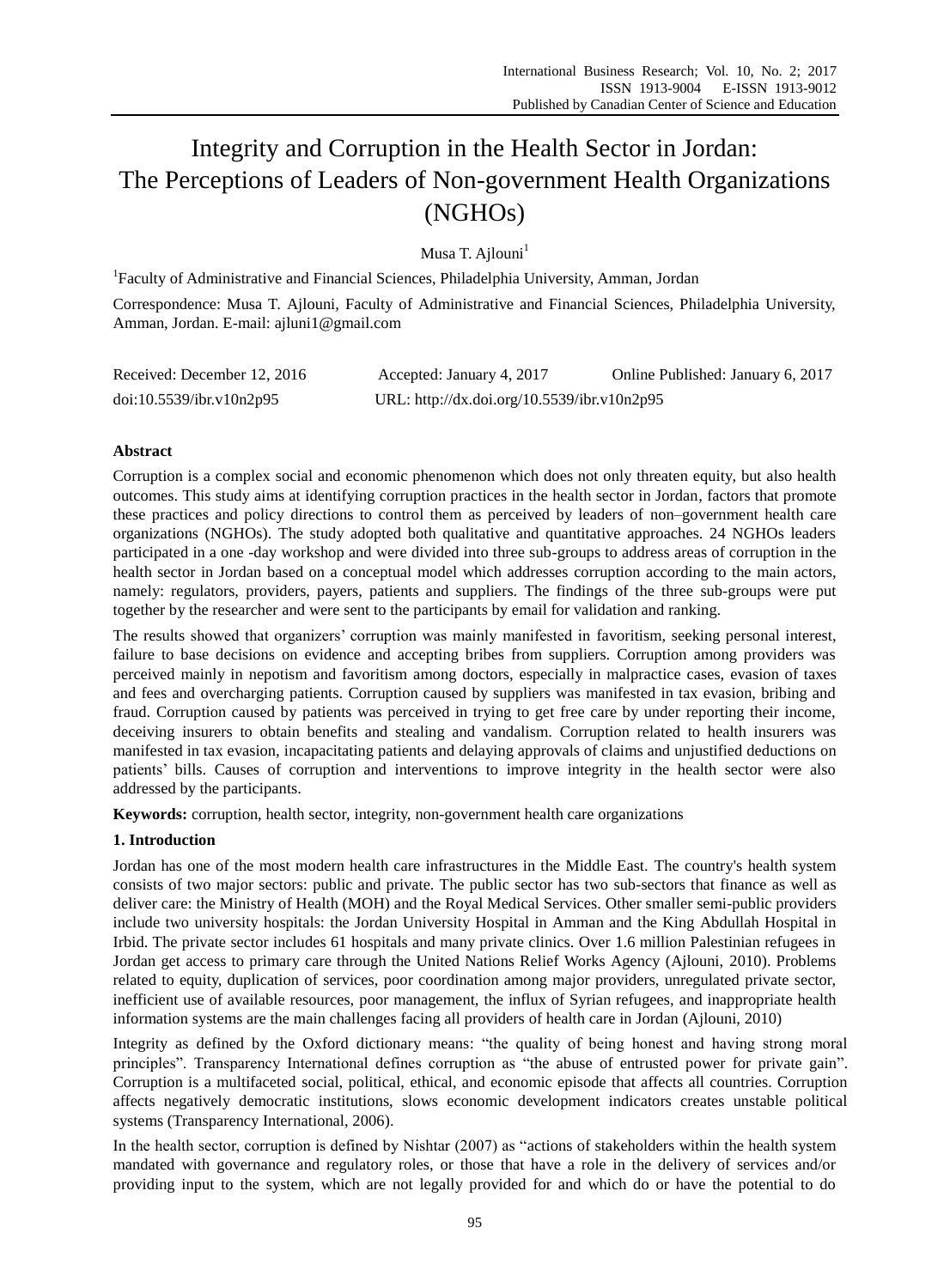damage to the public or its interests". Examples of corruption may include paying-off regulators and medical professionals, exploitation of information on drug trials, the distraction of medicines and supplies and corruption in procurement and the overbilling of insurance companies (Savedoff and Hussmann, 2006; Vian, 2007). An average of 5.59 percent of annual global health spending (about US\$ 4.7 trillion) is lost due to fraud (United Nations Development Program/UNDP, 2011).

Only a few studies about integrity and corruption in the health sector in Jordan exist, all of these studies were related to pharmaceutical services. These studies revealed that the areas of medicine distribution and procurement are minimally vulnerable to corruption; medicines registration and selection are marginally vulnerable to corruption; medicine inspection is moderately vulnerable to corruption; while medicine promotion is extremely vulnerable to corruption (World Health Organization/WHO, 2007; Hamra et al., 2007).

This study is designed to achieve the following objectives:

- (1) Identifying corruption practices and factors or circumstances that promote these practices in the health sector in Jordan as perceived by the leaders of non-government health organizations (NGHOs).
- (2) Suggesting policy directions and interventions to promote integrity and prevent corruption in the health sector in Jordan.

## **2. Methodology and Tools**

This study adopted the conceptual model for corruption in the health sector (Figure 1) which was developed by Savedoff and Hussmann (2006) and has been used in most recent studies about corruption in the health sector. The model identifies major actors of the health sector who could be involved in corruption practices: government regulators (health ministries, parliaments, specialized commissions); payers (social security institutions, government office, private insurers); providers (hospitals, doctors, pharmacists); consumers (patients); and suppliers (medical equipment and pharmaceutical companies). It also indicates the most common corruption practices for each sector as revealed from reported research.

The study utilized both qualitative and quantitative approaches. The following methods were used to collect data and achieve the objectives of the study:

- (1) Related studies and reports about integrity and corruption practices in the health sector were reviewed and the main areas of corruption for each health actor were listed (Annex 1) according to the study conceptual model.
- (2) 40 leaders of non government healthcare organizations (NGHOs) listed on the web site of the "Guide to Civil Society Organizations in Jordan" were invited by email and telephone calls to attend a one- day workshop to: identify areas of corruption in the health sector, suggest causes of corruption and propose policy directions to reduce corruption. Also, representatives from medical and nursing associations, media and former ministers of health were invited to attend this workshop. Only 24 leaders were willing to participate (18 from NGHOs, two journalists, two former ministers of health and two representatives from Jordan health associations. Representatives from Jordanian Anti-Corruption Commission, Jordan High Health Council and United Nation Development Program (UNDP) attended the workshop as observers.
- (3) In the first session of the workshop, the researcher gave a presentation about: study objectives, integrity definition, corruption in the health sector, the reasons behind corruption in the health sector, global situation of integrity in the health sector as reported in literature.
- (4) In the second session, the participants were divided into three working groups to discuss integrity and corruption in the health sector in Jordan. The participants were provided by a discussion guide comprising corruption areas based on the study conceptual model to facilitate the discussion towards achieving the study objectives (Annex 1). The members in each working group were encouraged to add, delete or amend on the contents of the guide or even ignore them and propose their own input. The participants were asked to discuss the following themes: areas of lack of integrity for each actor in the health sector in Jordan from the participants' perspectives; the reasons behind the presence of corruption in the health sector in Jordan; and solutions including health policies which may help in reducing corruption in the health sector in Jordan.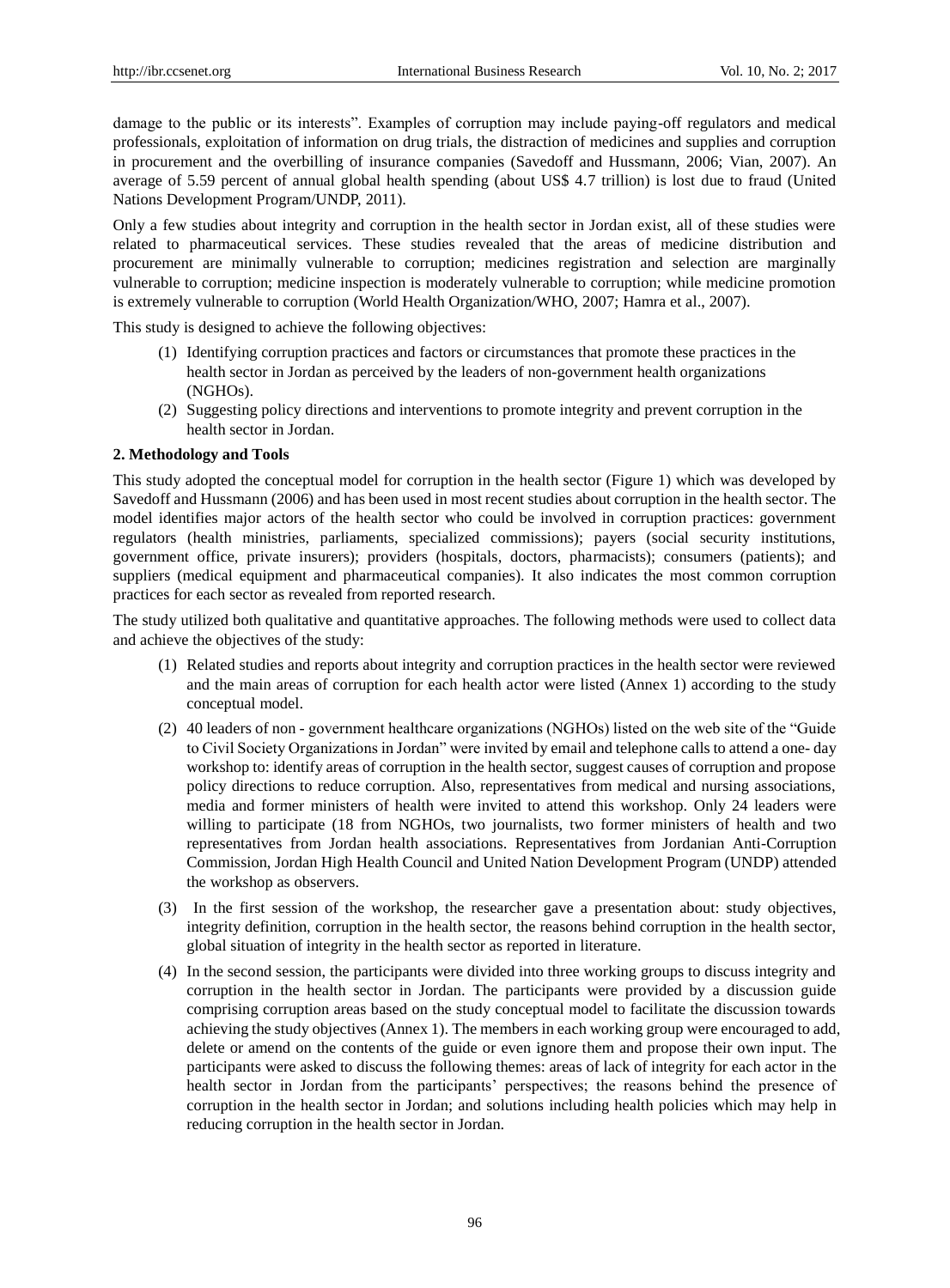

Figure 1. Conceptual Model for Corruption in the Health Sector

Source: Savedoff and Hussmann, Five Key Actors in the Health System, source: Chapter 1, the causes of corruption in the health sector, in Transparency International (Ed.), Global Corruption Report 2006.

Each working group was asked to report back to the whole group the perceptions of its members about each of the discussion themes. The researcher put together the reports of the three working groups in one table arranged according to areas of corruption in the health sector in Jordan for each actor (government regulators, providers, patients, suppliers, and health insurers). The table then was sent to the participants by email to validate and rank the identified areas of corruption according to the degree of prevalence by using Likert five point scale (1 very low, 2 low, 3 medium, 4 high, 5 very high). 20 out of 24 members (83%) responded and sent validation and ranking back to the investigator. The arithmetic mean (average score) and standard deviation were calculated for each area of corruption and the results were presented in tables according to each actor in the health sector.

## **3. Study Limitations**

Due to time and budget constraints, this study was confined to community based health organizations and the participants were not randomly selected. Thus, the findings do not necessarily reflect the perceptions of other stakeholders (i.e. organizers, providers, patients, suppliers, payers). Since this is the first study about corruption in the health sector in Jordan, it serves mainly as a tool for "break the ice" in this area. More comprehensive studies that include all stakeholders are urgently needed.

# **4. Findings**

## *4.1 Areas of Corruption in the Health Sector as Perceived by Leaders of None Government Health Organizations*

The participants identified many different corruption areas in the health sector in Jordan related to the organizers, providers, suppliers, patients and health care insurers.

## 4.1.1 Areas of Corruption Caused by Healthcare Organizers

Table 1 below shows the areas of corruption caused by healthcare organizers as perceived by the participants. "Favoritism in recruitment, hiring, transfer and promotion and training opportunities and the absence of justice and transparency" was perceived as the most prevalent area of corruption practiced by healthcare organizers and got the highest score ( 4.4 scores), followed in descended order by "make administrative decisions or use of formal position to achieve personal interest"(4.2 scores), "favoritism and nepotism exempting certain parties from fees or taxes or reducing them without legal justification" (3.0 scores), "accept bribes from suppliers or other stakeholders" (2.6 scores), "buy materials or equipment or build and rent health facilities without a real need for their own interests (2.1 scores), and manipulate official documents (2.0 scores).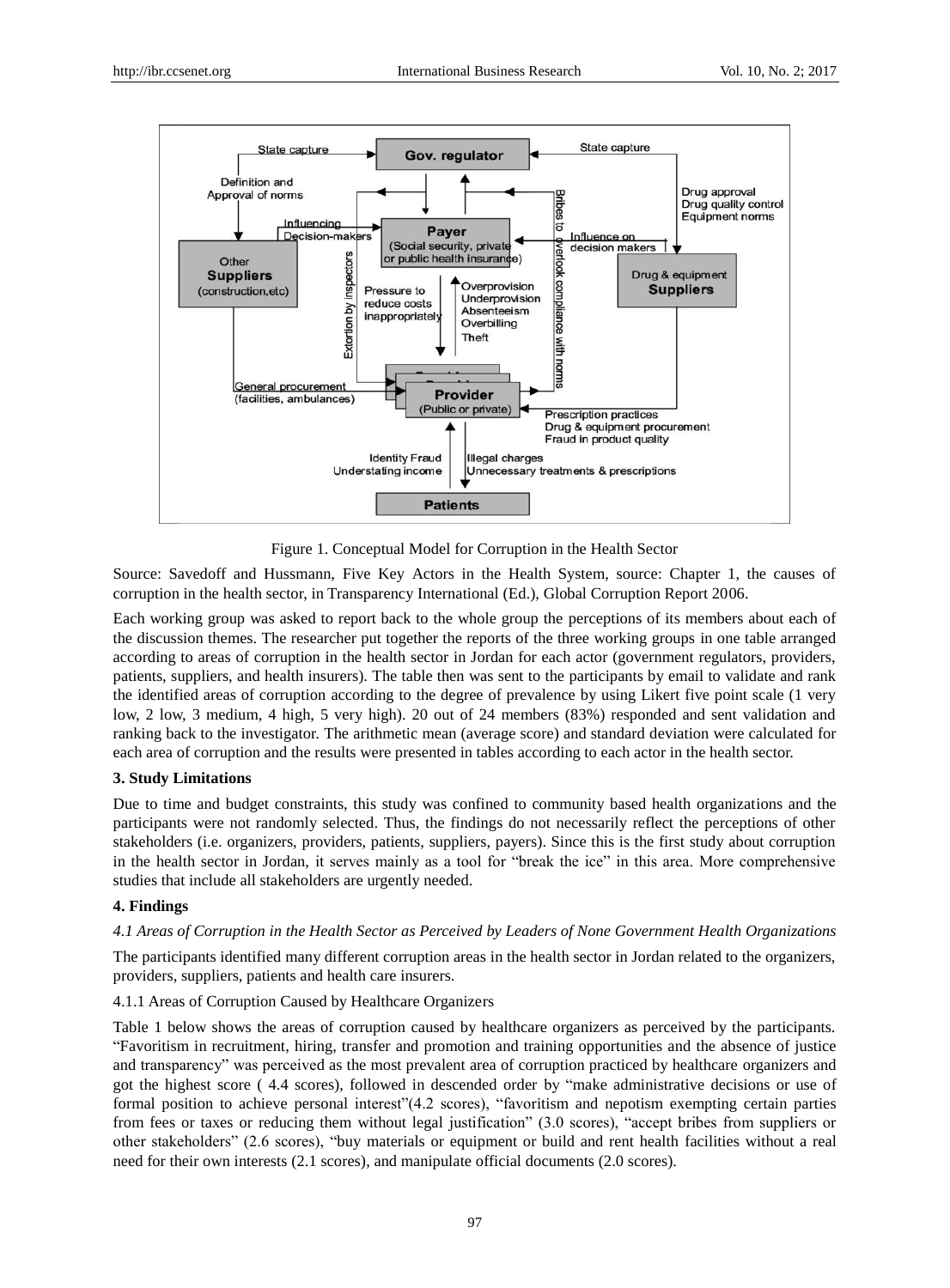| Rank<br>Order | <b>Areas of Corruption</b>                                                                                                                           | Average<br><b>Score</b> | <b>SD</b> |
|---------------|------------------------------------------------------------------------------------------------------------------------------------------------------|-------------------------|-----------|
|               | Favoritism in recruitment, hiring, transfer and promotion and training<br>opportunities and the absence of justice and transparency.                 | 4.4                     | 0.65      |
|               | Make administrative decisions or use of formal position to achieve personal<br>interest or the interests of the parties close to the decision-maker. | 4.2                     | 0.53      |
| 3             | Favoritism and nepotism (exempting certain parties from fees or taxes or<br>reducing them without legal justification).                              | 3.0                     | 0.34      |
| 4             | May accept bribes from suppliers or other stakeholders to accept material or<br>contract breach or overlook lapses in licensing requirements.        | 2.6                     | 0.41      |
|               | Buy materials or equipment or build and rent health facilities without a real<br>need for their own interests.                                       | 2.1                     | 0.39      |
|               | Manipulate official documents.                                                                                                                       | 2.0                     | 0.54      |

Table 1. Areas of Corruption Caused by Healthcare Organizers as Perceived by NGHOs Leaders Presented According to Rank Order and Average Score

4.1.2 Areas of Corruption Caused by the Health Care Providers

Table 2 below shows the areas of corruption caused by health care providers as perceived by the participants. The most prevalent areas of corruption practiced by the health care providers in Jordan with an average score of > 4 are: "Nepotism and favoritism among doctors, especially in malpractice cases" (4.2 scores), "evasion of taxes and fees" (4.1 scores), "overcharging patients" (4.1 scores), and "high pre-admission deposit required by private hospitals and delay of patient care especially for emergency and accident cases (4.0 scores)". Areas of corruption as: wasting resources in the public health sector, the high price of medicine, violation of patients' rights, leniency in the application of patient safety procedures, taking bribes from suppliers, abusing job and absenting from public jobs were perceived as less frequent than the above practices with an average score ranging from 3.9 to 3.0.

Other areas of corruption as requesting many unneeded procedures, prescribing expensive drugs in exchange for kickbacks, thefts, referring patients to other providers for financial gains, paying commission for mediators, performing medical procedures without authorization, and informal payments were perceived by the participants as not happening frequently (low prevalence) with an average score ranging from 2.5 to 1.7.

|  | Table 2. Areas of Corruption Caused by Health Care Providers as Perceived by NGHOs Leaders Presented |  |  |  |  |  |  |
|--|------------------------------------------------------------------------------------------------------|--|--|--|--|--|--|
|  | According to Rank Order and Average Score                                                            |  |  |  |  |  |  |

| Rank<br>Order           | <b>Areas of Corruption</b>                                                                                                          | Average<br><b>Score</b> | <b>SD</b> |
|-------------------------|-------------------------------------------------------------------------------------------------------------------------------------|-------------------------|-----------|
| 1                       | Nepotism and favoritism among doctors, especially in malpractice cases                                                              | 4.2                     | 0.36      |
| $\boldsymbol{2}$        | Evasion of taxes and fees                                                                                                           | 4.1                     | 0.35      |
| $\overline{\mathbf{3}}$ | Overcharging patients especially from other Arab countries                                                                          | 4.1                     | 0.67      |
| $\overline{\mathbf{4}}$ | High pre-admission deposit required by private hospitals and delay of patient<br>care, especially for emergency and accident cases  | 4.0                     | 0.36      |
| 5                       | Wasting resources in the public health sector and the low percentage of<br>utilization in some health centers                       | 3.9                     | 0.35      |
| 6                       | The high price of medicine in Jordan (the existing medicine pricing system<br>followed by Food and Drug Administration is not fair) | 3.8                     | 0.67      |
| $\overline{7}$          | Violation of patients' rights (not providing privacy during diagnosis, lack of<br>good communication, lack of clinical examination) | 3.8                     | 0.41      |
| 8                       | Leniency in the application of some of the necessary safety procedures and<br>sterilization in healthcare facilities                | 3.7                     | 0.33      |
| 9                       | Taking bribes from suppliers in order to accept materials or services not in<br>conformity with the specifications                  | 3.5                     | 0.73      |
| 10                      | Abusing job by coming late, leaving early or absenteeism                                                                            | 3.4                     | 0.46      |
| 11                      | Absenting themselves from public jobs to provide private consultations<br>elsewhere                                                 | 3.0                     | 0.34      |
| 12                      | Requesting many unneeded procedures and tests for patients for financial gains                                                      | 2.5                     | 0.36      |
| 13                      | Prescribing expensive drugs in exchange for kickbacks or bribes from<br>pharmaceutical companies                                    | 2.5                     | 0.67      |
| 14                      | Thefts of drugs and medical supply                                                                                                  | 2.4                     | 0.81      |
| 15                      | Referring patients to a certain pharmacy, laboratory, doctor, X-ray center for<br>financial gains                                   | 2.4                     | 0.45      |
| 16                      | Paying commission for mediators to bring patients to specific provider or<br>hospital                                               | 2.1                     | 0.36      |
| 17                      | Performing medical procedures without authorization from official bodies                                                            | 2.1                     | 0.35      |
| 18                      | Taking bribes from patients for services that are supposed to be free (Informal<br>payments)                                        | 1.7                     | 0.67      |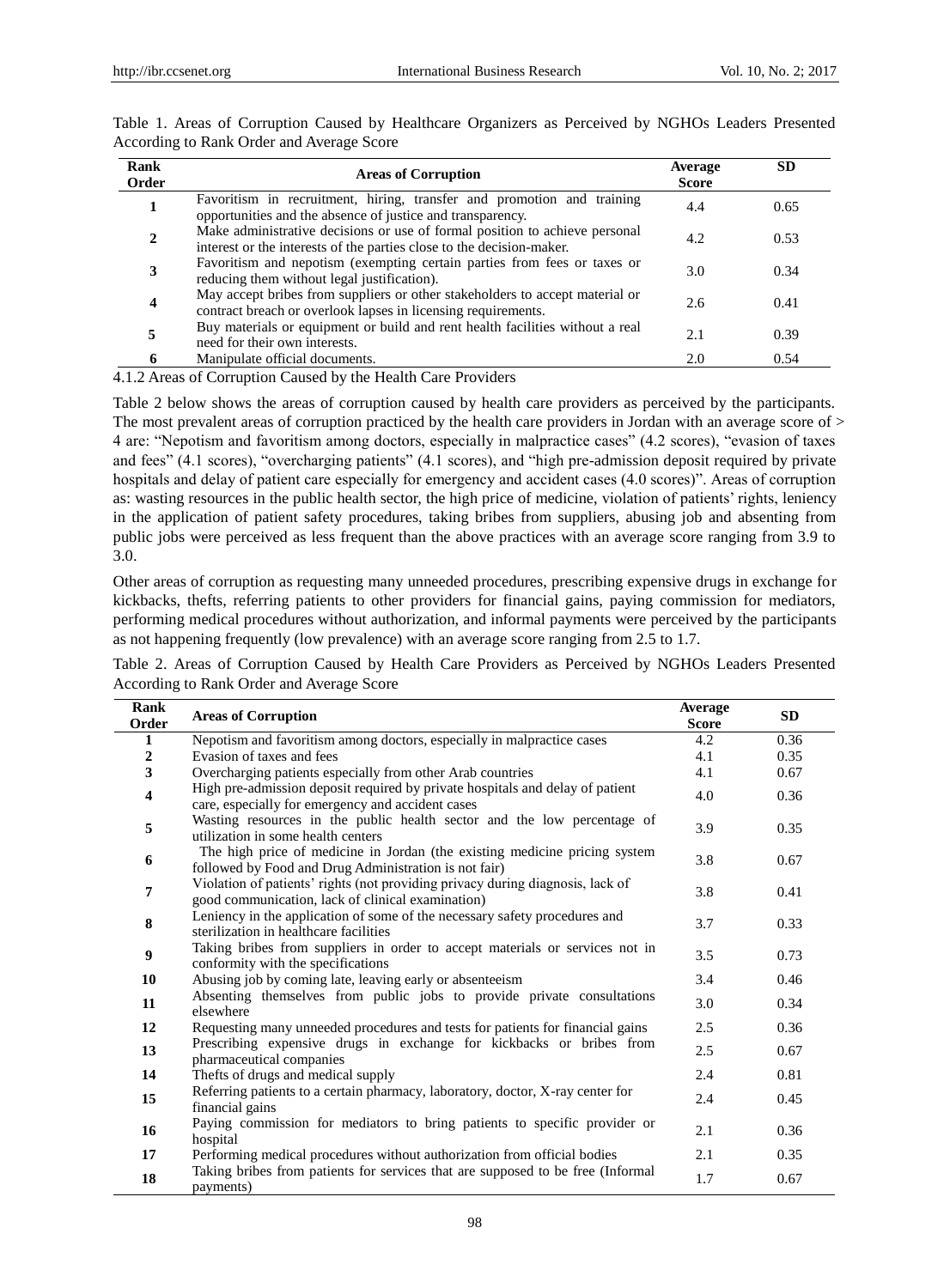## 4.1.3 Areas of Corruption Caused by Suppliers

Table 3 below shows the areas of corruption caused by healthcare suppliers as perceived by the participants. The most prevalent areas of corruption practiced by suppliers with an average score  $> 4$  as perceived by the participants are: "Tax evasion" (4.3 score) and bribing physicians to encourage them to prescribe their products" (4.1 score). Other areas of corruption as: bribing purchasing officers to approve their offers or goods, fraud or deception in order to sell materials which are below standards, and bids corruption have been perceived as being less prevalent with average scores of (3.9),(3.8) and (3.3) respectively.

Table 3. Areas of Corruption Caused by Suppliers as Perceived by NGHOs Leaders Presented According to Rank Order and Average Score

| Rank<br>Order | <b>Areas of Corruption</b>                                                                                                                                                                                                       | Average<br><b>Score</b> | SD   |
|---------------|----------------------------------------------------------------------------------------------------------------------------------------------------------------------------------------------------------------------------------|-------------------------|------|
|               | Tax evasion                                                                                                                                                                                                                      | 4.3                     | 0.26 |
|               | Pharmaceutical companies may bribe physicians to encourage them to prescribe<br>their products (provide financial support for their trips, provide gifts, sponsor<br>abroad conferences or support their clinics with equipment) | 4.1                     | 0.35 |
|               | Bribe purchasing officers or decision makers to approve their offers or goods                                                                                                                                                    | 3.9                     | 0.67 |
| 4             | Fraud and deception in order to sell materials which are below standards and<br>required specifications                                                                                                                          | 3.8                     | 0.44 |
|               | Bids corruption (lack of integrity in bids, bribery practices)                                                                                                                                                                   | 3.3                     | 0.40 |

4.1.4 Areas of Corruption Caused by Patients

Five areas of corruption caused by patients were perceived by the participants with average score ranging from (3.6) to (2.4) as shown in table 4 below. Under reporting income to get free or subsidized care was seen as the most frequent area of corruption among patients (3.6 score), followed with bribing or deceiving a doctor to obtain benefits for non-health issues (3.5 score), using the insurance cards of friends or family members (2.6 score), stealing materials from health facilities (2.5 score), and vandalism to health facilities (2.4 score).

Table 4. Areas of Corruption Caused by Patients as Perceived by NGHOs Leaders Presented According to Rank Order and Average Score

| <b>SD</b> |
|-----------|
| 0.28      |
| 0.35      |
| 0.53      |
| 0.78      |
| 0.36      |
|           |

4.1.5 Areas of Corruption Caused by Health Insurers or Payers

Table 5 below shows the areas of corruption caused by health insurers or payers. The most prevalent areas of corruption practiced by health insurers as perceived by the participants is: "Tax evasion" (4.0 score) followed by incapacitate patients and delay approvals (3.5 score), unjustified deductions for patients' bills (3.4 score), inclusion of some patients to insurance plans retroactively (2.6 score), and bribe decision makers to approve their offers (2.3 score).

Table 5. Areas of Corruption Caused by Health insurers or payers as Perceived by NGHOs Leaders Presented According to Rank Order and Average Score

| Rank<br>Order | <b>Areas of Corruption</b>                                                                                        | Average<br><b>Score</b> | SD.  |
|---------------|-------------------------------------------------------------------------------------------------------------------|-------------------------|------|
|               | Tax evasion.                                                                                                      | 4.0                     | 0.12 |
| $\mathbf{2}$  | Incapacitate patients and delay approvals to urge them to do tests or procedures<br>at their own expense.         | 3.5                     | 0.44 |
|               | Unjustified deductions for patients' bills received from health care providers.                                   | 3.4                     | 0.67 |
| 4             | Inclusion of some patients with insurance plans retroactively to benefit from<br>allowances granted by providers. | 2.6                     | 0.53 |
|               | Bribe decision makers to approve their offers.                                                                    |                         | 0.75 |

*4.2 Causes of Corruption in the Health Sector as Perceived by the Leaders of None-Government Health Organizations*

The participants pointed out during the workshop discussions that corruption in the healthcare sector in Jordan is mainly attributed to:

The absence or lack of clear performance standards.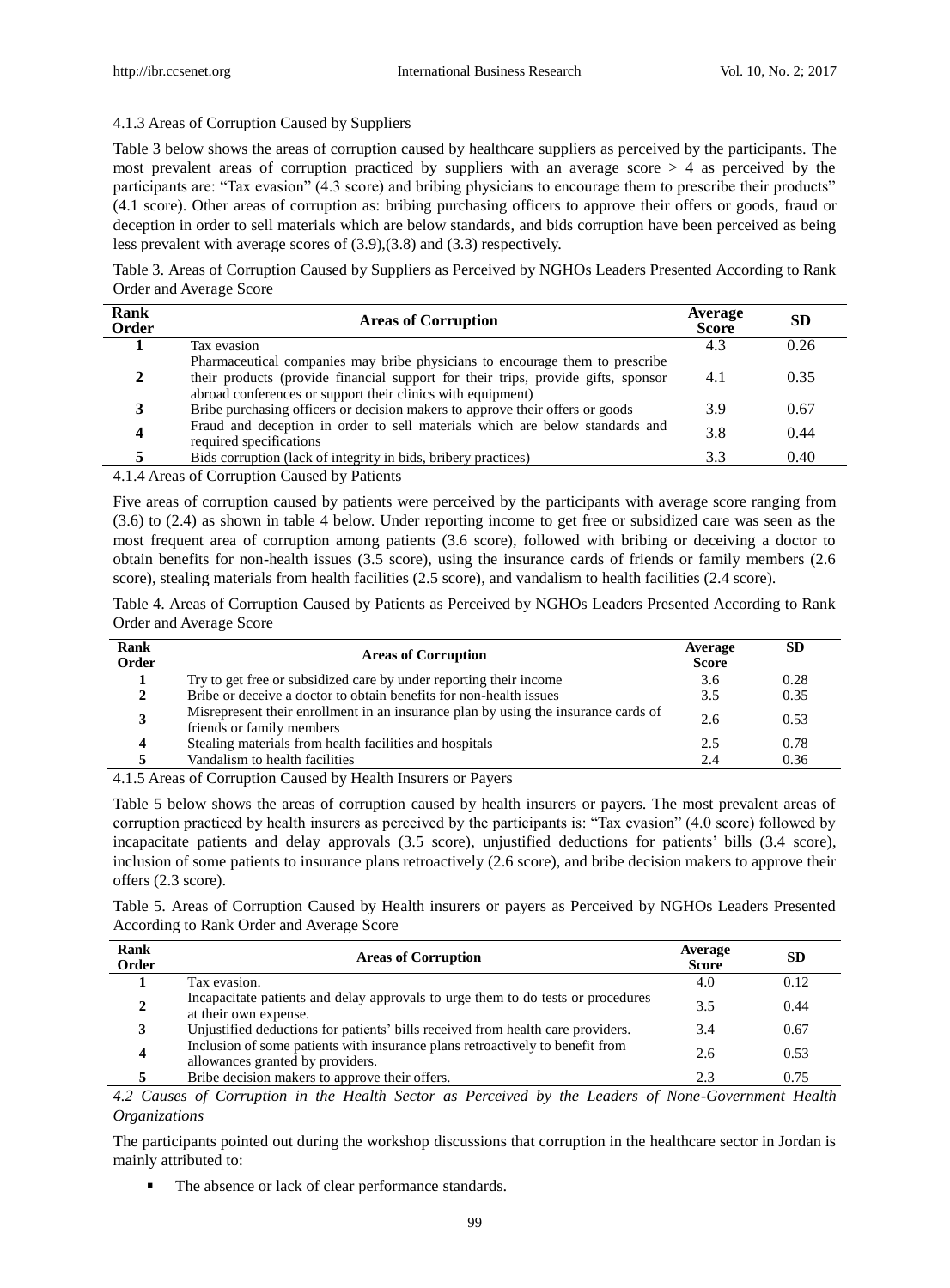- **EXECUTE:** Limitations of laws applications (the absence of sanctions and the lack of incentives).
- **•** Community culture (presence of favoritism and nepotism).
- **Weak accountability.**
- The absence of monitoring and evaluation.
- The absence of justice and transparency.
- Low salaries and insufficient incentives to meet the requirements of living, particularly in the public sector.
- **Low awareness of community responsibility.**
- Lack of experience and technical capabilities of the administrative staff responsible for auditing, monitoring and follow-up.
- Weakness in some legislations and laws.
- Lack of clear policies and regulations.
- Lack of quality assurance mechanisms.

# *4.3 Interventions to Control Corruption in the Health Sector as Suggested by Leaders of None Government Health Organizations*

The participants suggested the following interventions and policy directions to be followed by the health policy makers to fight and control corruption in the healthcare sector in Jordan:

- Approve and practice medical accountability law.
- Reconsidering health insurance system, mechanisms, coverage and procedures.
- Develop clear therapeutic polices and medical protocols which can be accessible to all.
- Decrease medication use and control medicine prescriptions exchange.
- Reconsidering health legislations and improve it according to international standards.
- Improve working environment and wages specially for public sector employees
- Promote a culture of integrity.
- Punish corrupts.
- Enhance Jordanian Anti- corruption Commission capacity.
- Provide training courses and scientific conferences to health care providers on regular and continuous basis to enhance their capacities and efficiency to provide effective services for patients.
- Raising awareness of patients and physicians regarding their rights and responsibilities.
- Activating monitoring system on the health sector.

# **5. Discussion**

As reported by the Business Anti-Corruption Portal: Jordan Country Profile (2015), corruption in Jordan is manifested mainly in favoritism, nepotism or paying off (bribing). Favoritism and nepotism, as in the use of influence or personal and business relations to get favors such as jobs or access to goods and services, are covered by a particular concept known in Jordan as Wasta ('mediation').

Savedoff (2007) and Savedoff and Hussmann (2006) indicated that the existence of regulators opens avenues for corrupt activities. Pharmaceutical companies can distort research studies, influence review boards or bribe regulators to approve or speed up the processing of their applications. As in any sector, government inspectors can be tempted to abuse their position to get bribes even when providers are in conformity.

Savedoff and Hussmann (2006), UNDP (2011), Vian and Nordberg (2008), and Graber et al. (2005) reported that health care providers may practice corruption because they take important medical decisions as prescribing medications, determining admission and the length of a hospital stay, ordering tests and referring patients for additional consultations, services, procedures or investigations.

Contrary to the findings of this study, little evidence in literature was found that support pro-physician bias or favoritism among doctors in malpractice cases. Graber et al (2005) found that surveys of randomly selected physicians are feasible to perform for medical malpractice cases. A pro-physician bias has little if any influence on the results.

Tax evasion by health professionals, as revealed by this study, is a common problem in most countries, particularly in developing countries where the information and monitoring systems are weak (Mbilinyi, 2013). Over billing by doctors and hospitals is common practice in most countries. In the USA for example, it was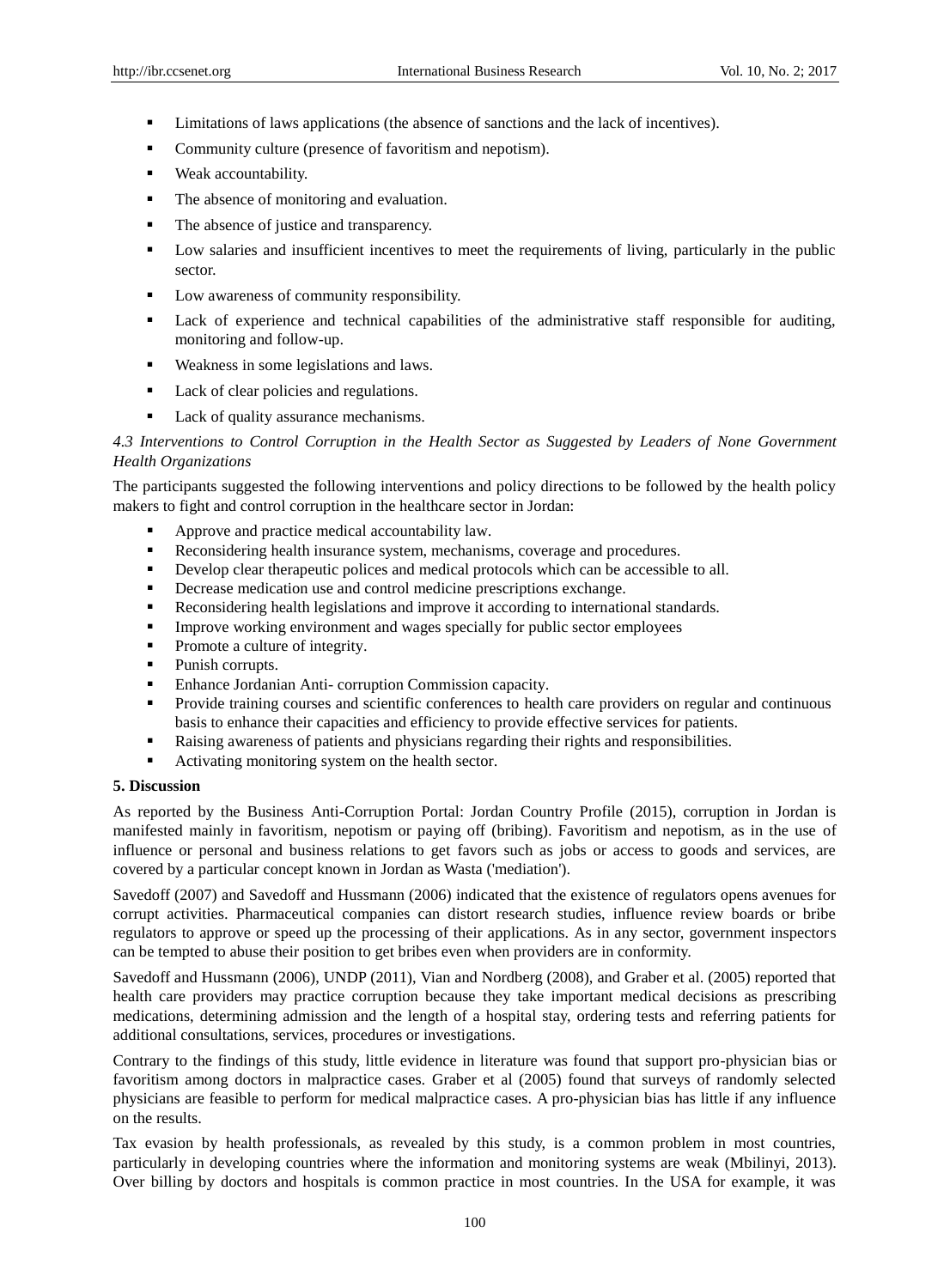reported that over billing costs Medicare a billion dollars a year (The Centre for Public Integrity, 2014). It is recommended that government authorities in Jordan should address seriously evasion of taxes and fees by health care providers and suppliers.

A technical paper on Albania health system financing and corruption prepared by the Council of Europe (2010) reported that it is a frequent practice for doctors to intentionally avoid using facilities and equipment available within the public hospitals for patient examinations, instead referring patients to private providers of the same services, with which the doctor has links. In addition, doctors over prescribe and suggest to patients the pharmacy where they can buy the prescribed medicines, in return receiving payments from the pharmacy.

It is widely reported that absenteeism in the health sector, as in other public sectors, is a common practice in developing countries. In Argentina it was found that absenteeism was the most common form of corruption among doctors and nurses in public hospitals. A survey in Costa Rica found that more than two-thirds of doctors and nurses indicated high levels of absenteeism in their hospitals (UNDP, 2011).

Though it was not a common practice as reported by the participants in this study, theft of drugs and medical supplies by health care professionals is common globally. In Venezuela, approximately two-thirds of hospital personnel surveyed were aware of theft of medical supplies and medications. Similarly, in Costa Rica, 71 percent of doctors and 83 percent of nurses reported that equipment or materials had been stolen in their hospital. One study in Uganda found that the resale of drugs represented the greatest single source of income for health care personnel (UNDP, 2011).

Bribing physicians by pharmaceutical companies to encourage them to prescribe their products as reported by the participants is a common practice also in many countries. It was reported by the Guardian newspaper on 3 July 2012 that pharmaceutical group GlaxoSmithKline has been fined \$3bn after admitting bribing doctors and encouraging the prescription of unsuitable antidepressants to children (Guardian newspaper, 2012).

The corruption practiced by patients was seen by the participants as less frequent than corruption practiced by healthcare organizers, providers and suppliers and was rated as moderate or less. This may be attributed to the fact that patients are fragile, weak and powerless compared to other stakeholders.

It is reported that in many health systems, patients try to get free or subsidized care by under reporting their personal or family income. In other systems, patients misrepresent their enrollment in an insurance plan by using the insurance cards of family members or friends. This has been documented in Canada, where the province of Ontario detected numerous people using counterfeit insurance cards to gain access to free public care. A patient may bribe a doctor to obtain benefits for non-health issues, such as a health certificate to obtain a driver's license, to avoid military service or to obtain disability payments (UNDP, 2011).

Private insurers may defraud public sector programs that subsidize health care through fraudulent billing. They may reject insurance claims that they are committed to reimburse. And they may bribe insurance regulators to ignore illegal practices (UNDP, 2011).

To conclude, corruption is a public health issue that will not disappear by itself, nor can it be ignored. Health policy makers in Jordan should admit that the health care system in Jordan, as the case in other countries, has many aspects of corruption that may vary in volume, prevalence rates, and impact. They should also recognize that it is possible to confront corruption by changing the conditions that allow it to happen and support it. Tackling corruption in the health sector is essential for achieving better health outcomes. The proposed interventions, as suggested by the participants, are highly recommended to tackle and control corruption in the health sector in Jordan.

#### **References**

Ajlouni, M. (2011). Jordan Health System Profile for 2010.A country report submitted to WHO EMRO).

Business Anti-Corruption Portal: Jordan Country Profile. (2015).

<http://www.business-anti-corruption.com/country-profiles/jordan>

Council of Europe. (2010). A technical paper: Preliminary Analysis of Albania Health System Financing and Corruption.

[http://www.coe.int/t/dghl/cooperation/economiccrime/corruption/projects/Albania/Technical%20Papers/191](http://www.coe.int/t/dghl/cooperation/economiccrime/corruption/projects/Albania/Technical%20Papers/1917-PACA%20-TP-Jazaj-july10.pdf) [7-PACA%20-TP-Jazaj-july10.pdf](http://www.coe.int/t/dghl/cooperation/economiccrime/corruption/projects/Albania/Technical%20Papers/1917-PACA%20-TP-Jazaj-july10.pdf)

Graber, M., Hartz, A., James, P., Nugen, A., & Green, M. (2005). An Alternative Method of Determining Standard of Care in Alleged Cases of Malpractice. *J Am Board Fam Med., 18*(6), 453-458. https://doi.org/10.3122/jabfm.18.6.453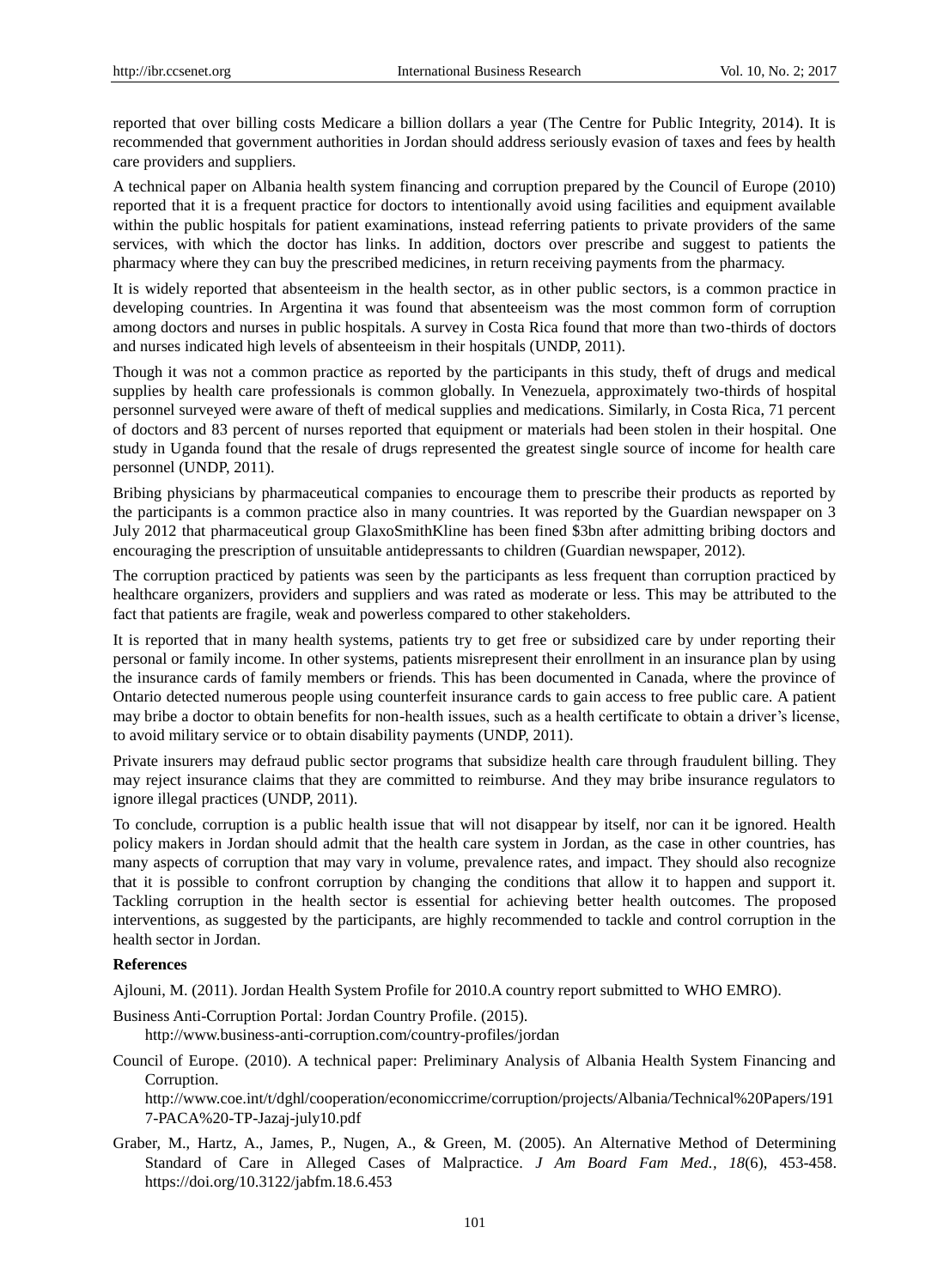Guardian newspaper. (2012).

<http://www.guardian.co.uk/business/2012/jul/03/glaxosmithkline-fined-bribing-doctors-pharmaceuticals>

- Guide to Civil Society Organizations in Jordan:
	- http://www.civilsociety-jo.net/en/organizations/8/health-care-organizations?page=2
- Hamra, R., Ferrario, A., Bigdeli, M., & Baghdadi, G. (2007). Transparency Monitoring Study: A Rapid Assessment of Transparency in Key Functions of Pharmaceutical Services in 15 countries. WHO, Alliance for Health Policy and System Research, Nov. 2011.

Mbilinyi, A. (2013). Curbing Tax Evasion By Professional Service Providers In Tanzania. Tanzania Country Level Knowledge Network,Policy Brief No.5.

[http://clknet.or.tz/wp-content/uploads/2013/03/CURBING-TAX-EVASION\\_FV.pdf](http://clknet.or.tz/wp-content/uploads/2013/03/CURBING-TAX-EVASION_FV.pdf)

Nishtar, S. (2007). Corruption in the health sector in Pakistan. Heartfile and Transparency International; 2007. <http://www.heartfile.org/pdf/health-sector-corruption-pakistan.pdf>

Oxford Dictionary.

<https://en.oxforddictionaries.com/explore/how-many-words-are-there-in-the-english-language>

- Savedoff, W. (2007). Transparency and Corruption in the Health Sector: A Conceptual Framework and Ideas for Action in Latin American and the Caribbean. Health Technical Note 03/2007,May 2007,Sustainable Development Department Social Programs Division Inter-American Development Bank Washington, D.C. <http://idbdocs.iadb.org/wsdocs/getdocument.aspx?docnum=1481625>
- Savedoff, W., & Hussmann, K. (2006). The causes of Corruption in the Health Sector. Global Corruption Report 2006, Transparency International, First published 2006 by Pluto Press.
- The Centre for Public Integrity. (2014). Cracking the Codes: How doctors and hospitals have collected billions in questionable Medicare fees. https://www.publicintegrity.org/2012/09/15/10810/how-doctors-and-hospitals-have-collected-billions-questi onable-medicare-fees
- Transparency International's Global Corruption Report. (2006). Corruption and paying for health care 2006. [https://issuu.com/transparencyinternational/docs/2006\\_gcr\\_healthsector\\_en?mode=window&backgroundCo](https://issuu.com/transparencyinternational/docs/2006_gcr_healthsector_en?mode=window&backgroundColor=%23222222) [lor=%23222222](https://issuu.com/transparencyinternational/docs/2006_gcr_healthsector_en?mode=window&backgroundColor=%23222222)
- UNDP. (2011). Fighting Corruption in the Health Sector Methods, Tools and Good Practices. [http://www.undp.org/content/undp/en/home/librarypage/democratic-governance/anti-corruption/fighting\\_co](http://www.undp.org/content/undp/en/home/librarypage/democratic-%20%20%20%20%20%20governance/anti-corruption/fighting_corruptioninthehealthsector/) [rruptioninthehealthsector/](http://www.undp.org/content/undp/en/home/librarypage/democratic-%20%20%20%20%20%20governance/anti-corruption/fighting_corruptioninthehealthsector/)
- Vian, T. (2007). Review of corruption in the health sector: theory, methods and interventions. *Health Policy Plan, 23*(2), 83-94.
- Vian, T., & Nordberg, C. (2008). Corruption in the Health Sector. Chr.Michelsen Institute. U4 ISSUE. <http://www.u4.no/publications/corruption-in-the-health-sector-2/>
- WHO. (2007). Measuring transparency to improve good governance in the public pharmaceutical sector Jordan, WHO/EMRO, 2009. <http://applications.emro.who.int/dsaf/dsa968.pdf>